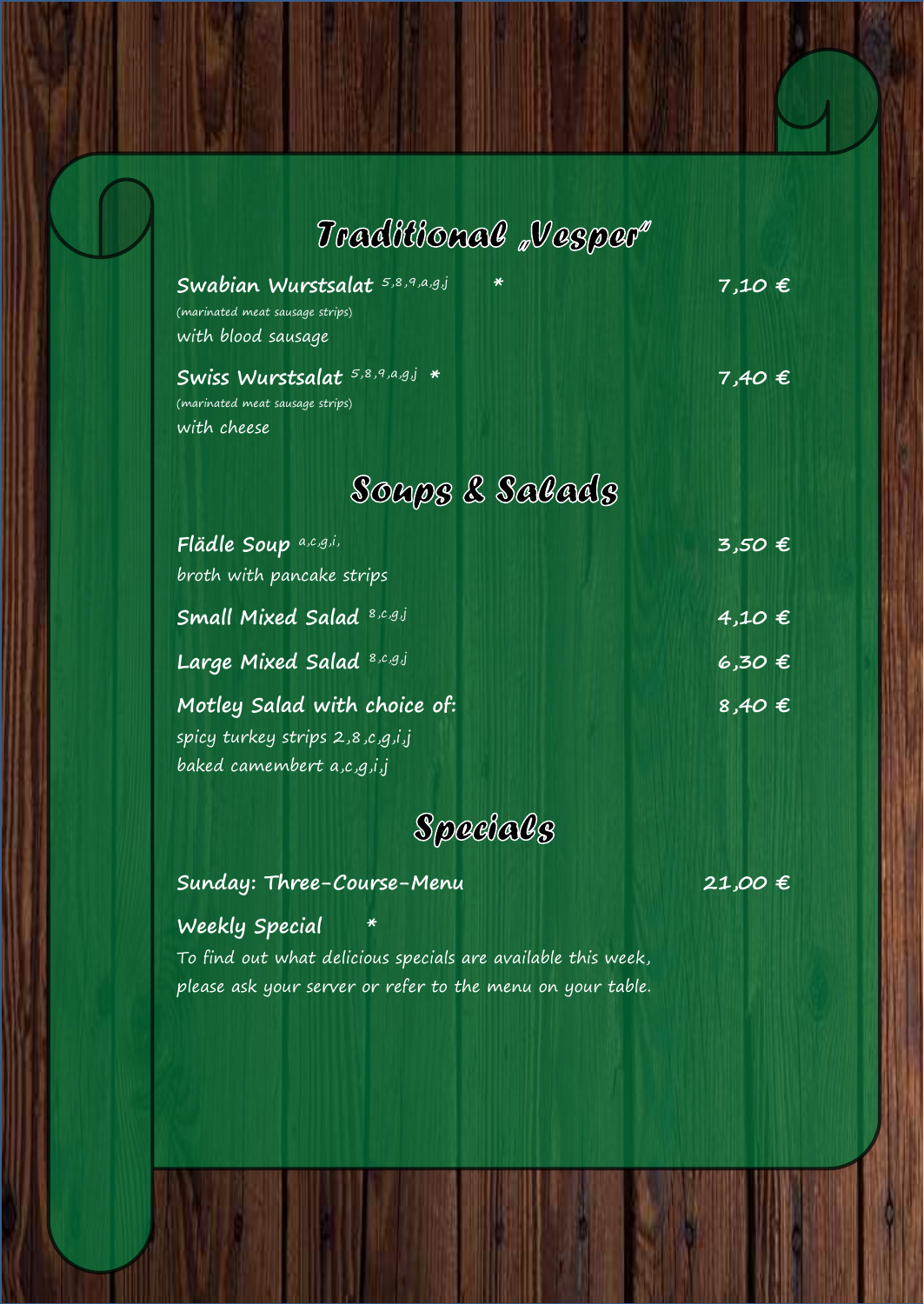# Hot Dishes

| "Joggel Burger" a,c,g,i                                                 | $9,50$ $\in$ |
|-------------------------------------------------------------------------|--------------|
| with arugula, Angus beef, tomato, pickle, cheese, bacon,                |              |
| onions, & barbecue sauce                                                |              |
| with French fries                                                       | 12,00 €      |
| Vegetarian option also available                                        |              |
| Käsespätzle 2,8,a,g *                                                   | 9,20 €       |
| (Swabian noodles, gratinated with cheese sauce and onions)              |              |
| with small salad medley a,g.j                                           |              |
| Cordon bleu                                                             | 14,60 €      |
| (breaded escalope filled with ham and cheese)                           |              |
| with French fries <sup>2,a,c,g</sup>                                    |              |
| with French fries & salad medley 2,a,c,g                                | 17,50 €      |
| Wiener Schnitzel 2,a,c *                                                | 12,30 €      |
| (breaded pork escalope)                                                 |              |
| with French fries                                                       |              |
| with French fries & salad medley 8,c,g,j                                | 15,20 €      |
| ₩<br>Pan-fried Roast Beef & Onions with Bread a,i                       | 14,20€       |
| ₩<br>Pan-fried Roast Beef & Onions 2,5,i                                | 17,60 €      |
| with pan-fried potatoes                                                 |              |
| mit Bratensauce, Bratkartoffeln & gemischtem Salat <sup>2,5,c,g,j</sup> | 20,50 €      |
| "s'Joggel Pfännle" 2,8<br>$\ast$                                        | 18,00 €      |
| Pork medallions, with mushroom cream sauce, Käs'spätzle,                |              |
| & salad medley a,c,g,j                                                  |              |

**Upgrade from French fries to Spätzle, pan-fried potatoes** or **Käsespätzle 1,50 €**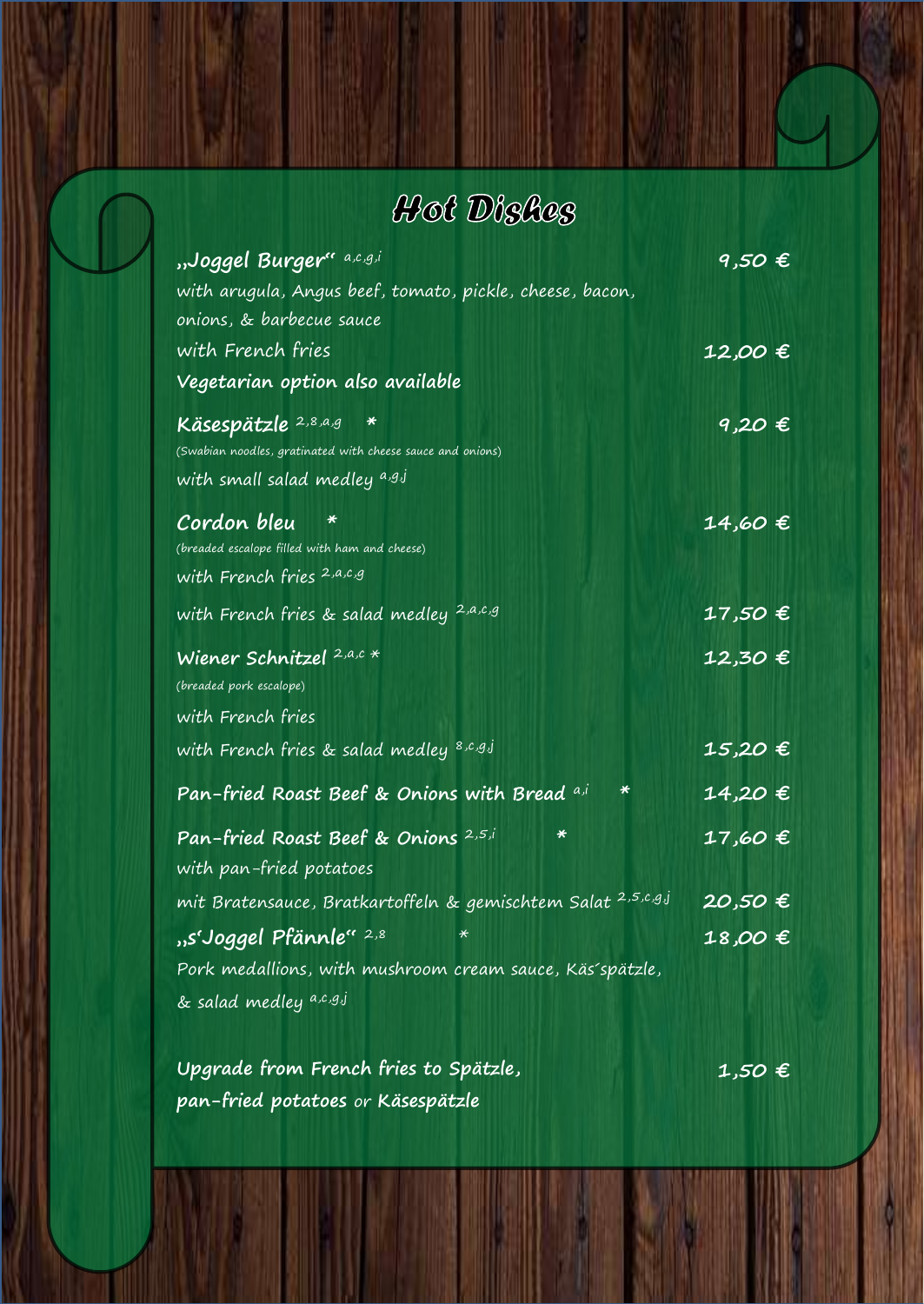### Desserts

| Apple Strudel with Vanilla Ice Cream 2,7,8 a,c,h,g                                                                        | $5,90$ €             |
|---------------------------------------------------------------------------------------------------------------------------|----------------------|
| Swabian Apple Fritters with Vanilla Sauce 2,7,8<br>a,c,h,q                                                                | 5,90E                |
| Salarday and Sanday:                                                                                                      |                      |
| Fresh Sheet Cake and                                                                                                      | $2,70$ €             |
| <b>Black Forest Torte</b> a,c,g,h<br>(cake from chocolate biskuits filled with whipped cream, cherries and cherry brandy) | $3,60$ $\varepsilon$ |

## For Our Younger Guests

| "Gold Nuggets" a,c,g,i                             | $5,90$ $\varepsilon$    |
|----------------------------------------------------|-------------------------|
| Chicken nuggets with French fries and salad greens |                         |
| "Pirate's Plate" a,c,g,i                           | 8,00 $\notin$           |
| Breaded cutlet with French fries and salad greens  |                         |
| Portion of French fries                            | 3,00E                   |
| Portion of Spätzle with Gravy a,c,g,i              | $\overline{3,50}$ $\in$ |
| (Swabian noodles)                                  |                         |

Please understand that these dishes are meant for elitedren only. We are happy to offer adalis redaced portions of the hot dishes on oar ayenn lihat are ayarked with a star ", with a discount of 2C.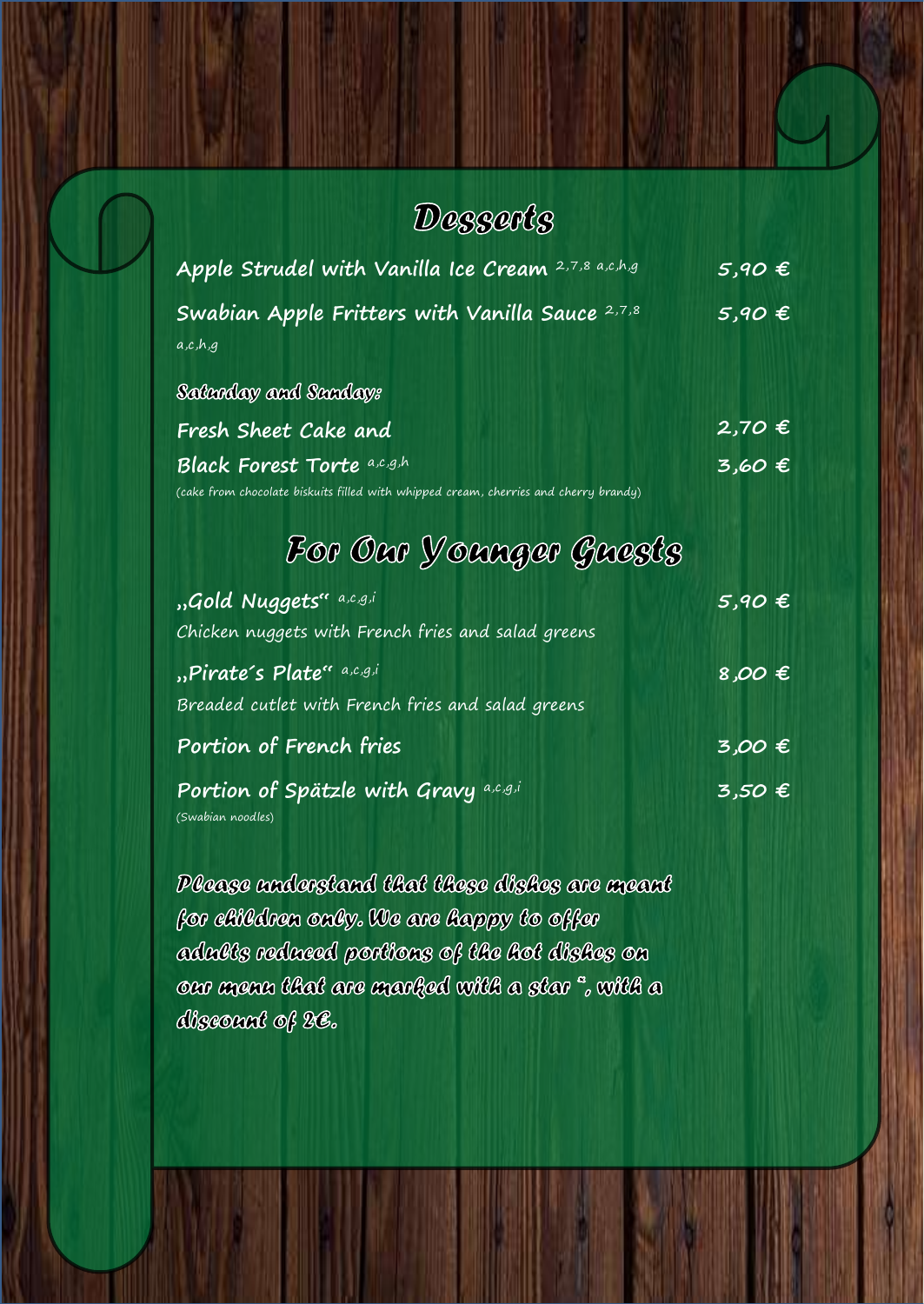Jee Card

| Kidsparty                                                                                                                                                              | 2,80 €            |
|------------------------------------------------------------------------------------------------------------------------------------------------------------------------|-------------------|
| A scoop of ice cream of your choice, garnished with smarts<br>and a pointed waffle                                                                                     |                   |
| Mixed Ice cream                                                                                                                                                        | 3,70 €            |
| Mixed Ice cream with cream                                                                                                                                             | 4,30€             |
| Banana split<br>Dream duet of vanilla ice cream and chocolate ice cream<br>served with bananas, cream and chocolate sauce                                              | $5,90$ $\in$      |
| <b>Black Forest-Mug</b><br>Classic creation of vanilla ice cream and chocolate ice cream<br>with cherry water, garnished with cherries, cream and ice<br>cream waffles | 6,50€             |
| Mixed Ice cream with fruits<br>Ice cream of your choice on fruits                                                                                                      | $5,90$ $\in$      |
| Ice chocolate<br>Cocoa with vanilla ice cream, garnished with cream                                                                                                    | 4,90E             |
| Ice coffee<br>Coffee with vanilla ice cream, garnished with cream                                                                                                      | $4,90$ $\in$      |
| Scoop of ice cream<br>Chocolate, strawberry and vanilla                                                                                                                | $1,30$ $\epsilon$ |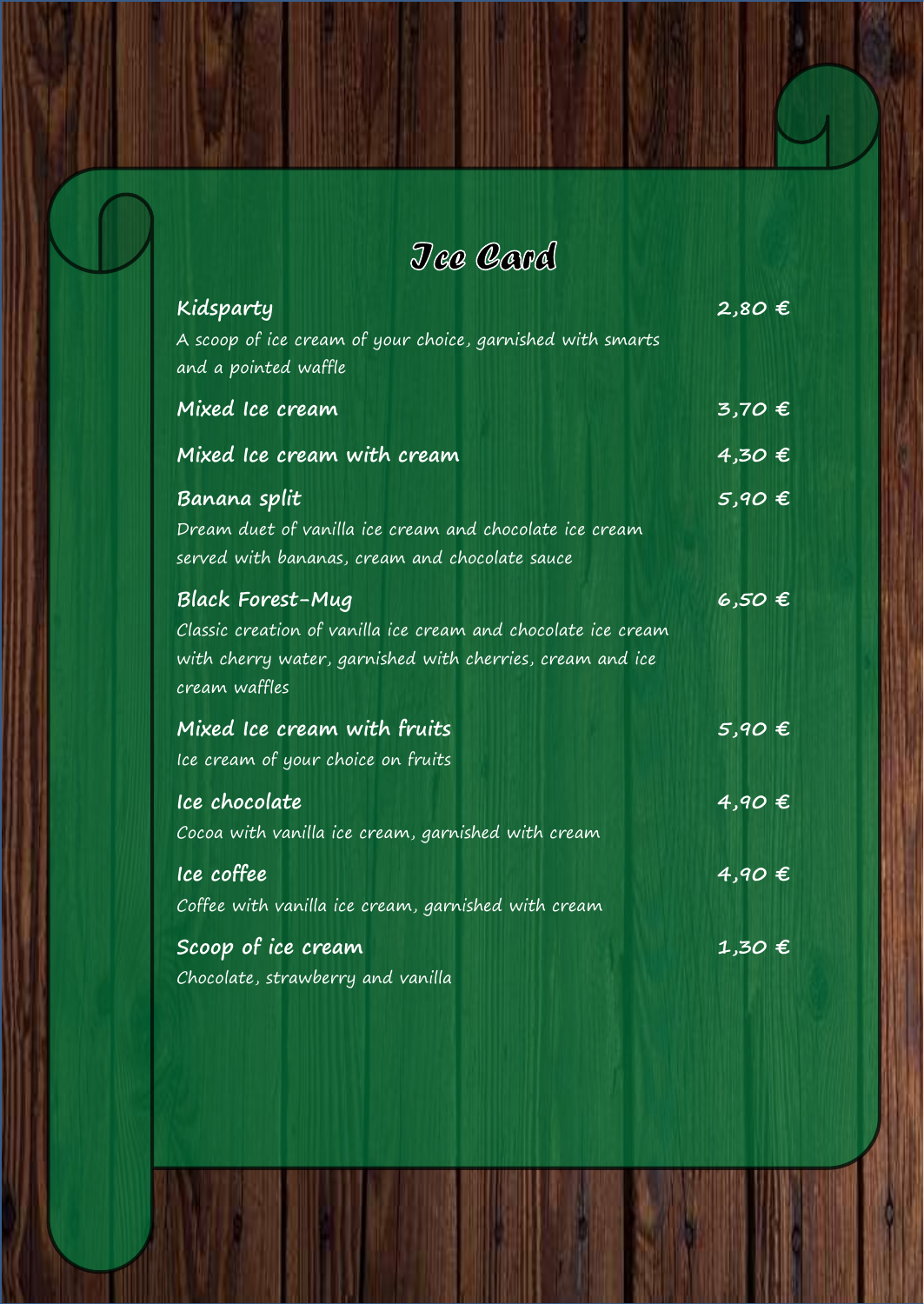# Non-Aleoholie Baverages

| Teinacher mineral water                                                   | 0,251       | $2,30 \notin$                   |  |
|---------------------------------------------------------------------------|-------------|---------------------------------|--|
| (carbonated or non-carbonated)                                            |             |                                 |  |
| Teinacher mineral water                                                   | 0,751       | $3,90 \text{ E}$                |  |
| (carbonated or non-carbonated)                                            |             |                                 |  |
| Fanta <sup>2</sup> , Coca Cola <sup>2,10</sup> , Diet Coke <sup>2,</sup>  | 0,2/0,4l    | 2,20/3,30 €                     |  |
| Spezi 2,10, Lemonade 3                                                    |             |                                 |  |
| Bitter lemon 3,11                                                         | 0,21        | $2,60 \in$                      |  |
| Ice tea peach or lemon $1,5$                                              | 0,33        | $2,70 \in$                      |  |
| Apple juice, unfiltered                                                   | 0,2/0,4     | 2,40/3,60 €                     |  |
| Orange juice or Black Currant juice <sup>3</sup>                          | 0,2/0,41    | 2,40/3,60 €                     |  |
| Passion Fruit Juice <sup>3</sup>                                          | 0,2/0,41    | $2,70/3,80 \in$                 |  |
| Spritzer with any of these juices $^3$                                    | 0,2/0,4l    | 2,40/3,60€                      |  |
| Cideo                                                                     |             |                                 |  |
| Smooth cider !                                                            | 0,25 / 25 ر | $2,90 \text{ E}/4,30 \text{ E}$ |  |
| Cider spritzer, "sweet" or "sour" l<br>(with lemonade or sparkling water) | 25 /0,5     | 2,50 €/3,70€                    |  |
| Hot Beverages                                                             |             |                                 |  |
| Cup of Coffee $10$                                                        |             | $2,60 \in$                      |  |
| Pot of Coffee <sup>10</sup>                                               |             | $4,10$ $\in$                    |  |
| Cappuccino/Coffee with milk 10, g                                         |             | 3,10 €                          |  |
| Espresso <sup>10</sup>                                                    |             | $2,20 \in$                      |  |
| Double Espresso <sup>10</sup>                                             |             | $2,90 \in$                      |  |
| Glass of tea, several varieties                                           |             | $2,00$ $\in$                    |  |
|                                                                           |             |                                 |  |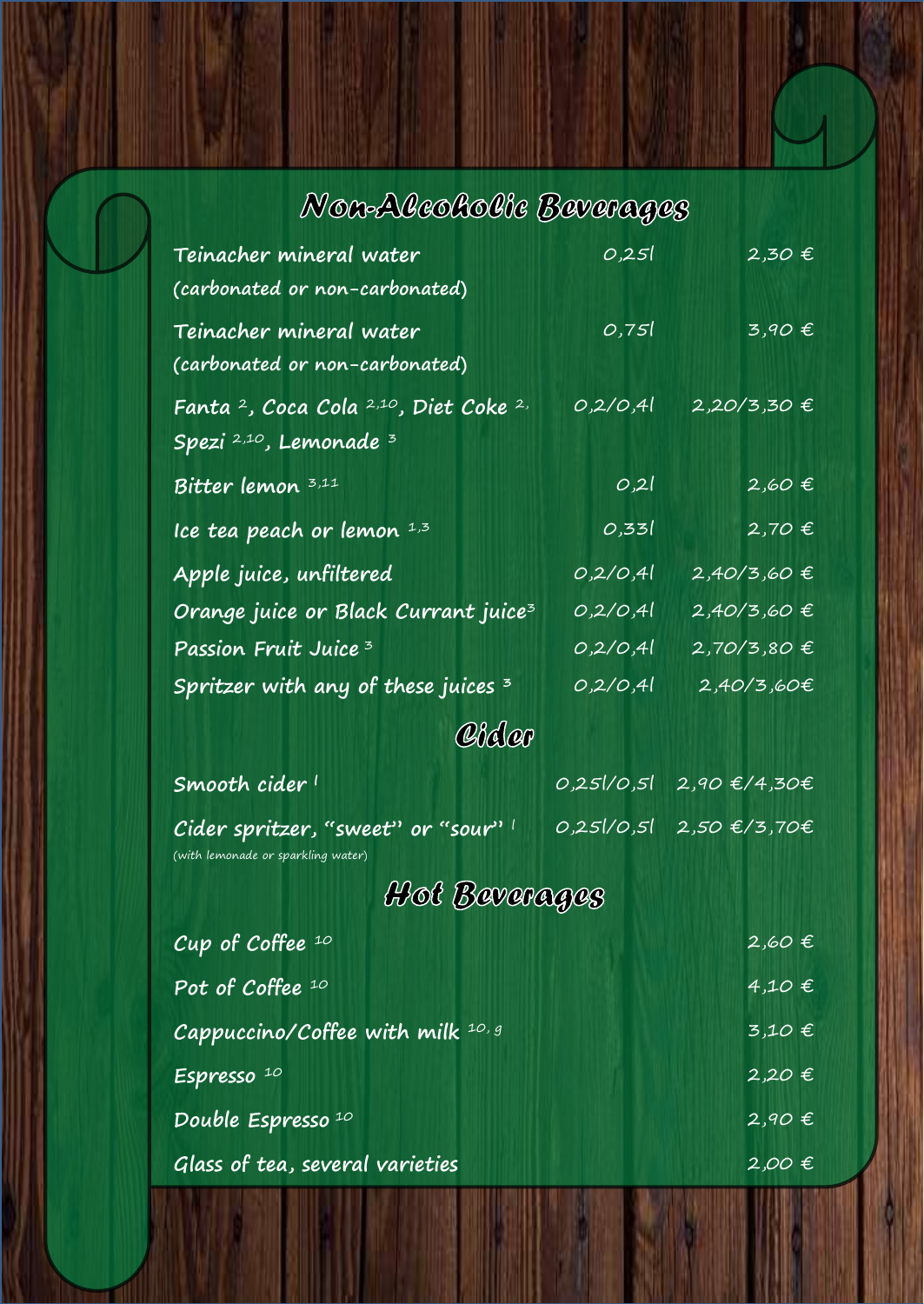# Draught Beer

| Hochdorfer Export a3              | 0,3/0,5 | $2,90/3,40 \notin$ |
|-----------------------------------|---------|--------------------|
| Hochdorfer Pilsner <sup>a3</sup>  | 0,3/0,5 | $3,10/3,60$ €      |
| Hochdorfer Hefeweizen a3, a1      | 0,3/0,5 | $3,10/3,60$ €      |
| Andechs Klosterbier Weizen az, a1 | 0,3/0,5 | $3,10/3,60$ €      |
| Draught beer mixed beverage as    | 0,3/0,5 | $2,90/3,40 \notin$ |
| Draught weizen beer mixed         | 0,3/0,5 | $3,10/3,60$ €      |
| beverage as, al                   |         |                    |

# Bottled Beer

| Hochdorfer dunkles Weizen (dark) az, a1       | 0,51  | 3,60E        |
|-----------------------------------------------|-------|--------------|
| Hochdorfer Kristallweizen (clear) a3,a1       | 0,51  | $3,60$ €     |
| Hochdorfer non-alcoholic Weizen a3,a1         | 0,51  | $3,60$ €     |
| Hochdorfer Export non-alcoholic <sup>a3</sup> | 0,331 | $3,10$ $\in$ |
| Hochdorfer Naturradler a3                     | 0,331 | $3,10$ $\in$ |

# Apéritifs

| Aperol Spritz                                                                    | 0,251 | $4,90 \in$        |
|----------------------------------------------------------------------------------|-------|-------------------|
| with Aperol <sup>1</sup> , dry sparkling wine <sup>1</sup> , orange <sup>8</sup> |       |                   |
| Hugo<br>with elderflower syrup <sup>3</sup> , mint, Riesling<br>cuvée 1          | 0,251 | $4,90 \in$        |
| Lillet Wild Berry<br>with Lillet Blanc <sup>1</sup> , Wild Berry and Berry       | 0,251 | $\overline{4,90}$ |